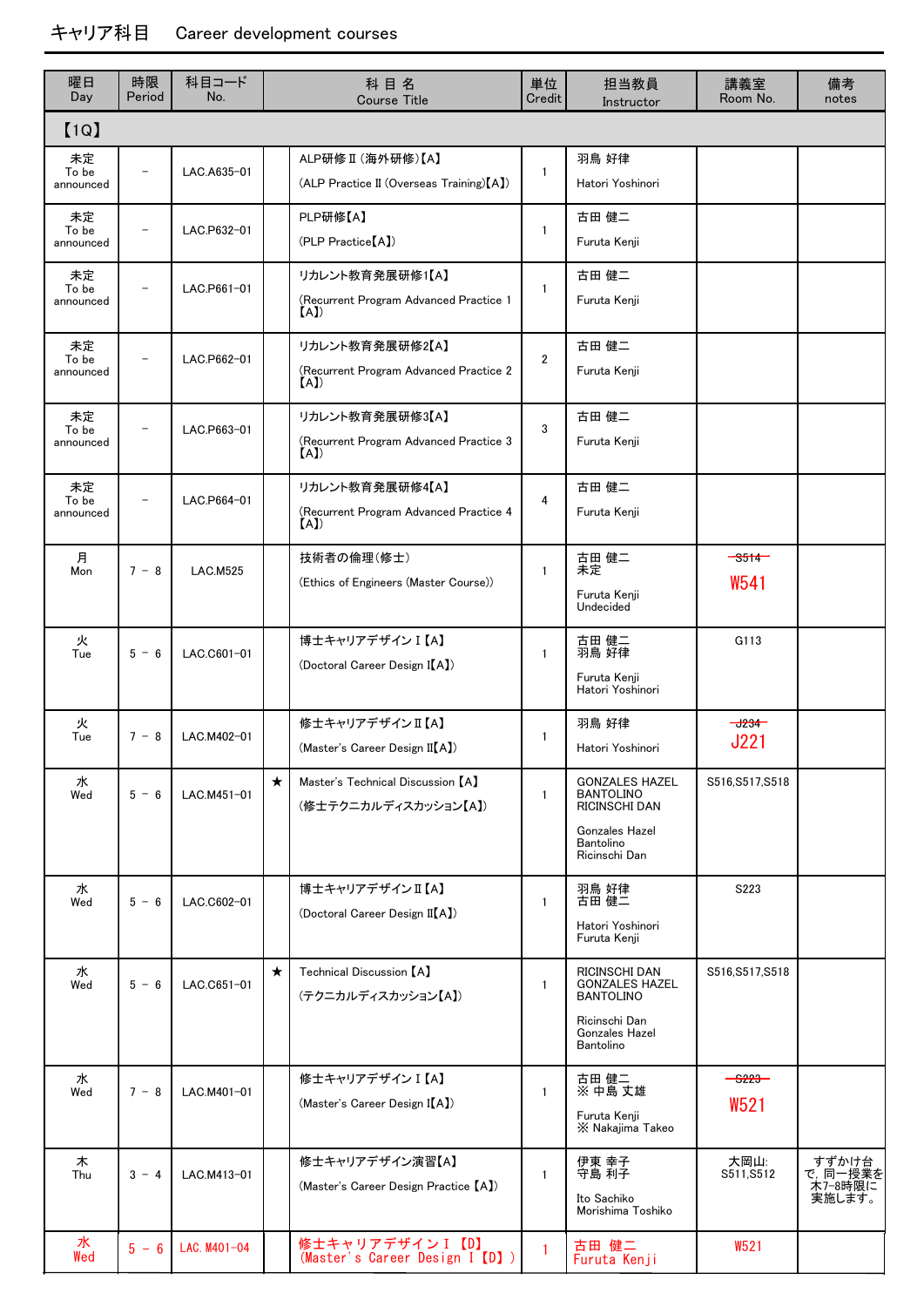| 曜日<br>Day                | 時限<br>Period | 科目コード<br>No.    | 科目名<br><b>Course Title</b>                                       |                | 担当教員<br>Instructor                                                                                              | 講義室<br>Room No.      | 備考<br>notes                                         |
|--------------------------|--------------|-----------------|------------------------------------------------------------------|----------------|-----------------------------------------------------------------------------------------------------------------|----------------------|-----------------------------------------------------|
| [1Q]                     |              |                 |                                                                  |                |                                                                                                                 |                      |                                                     |
| 木<br>Thu                 | $5 - 6$      | LAC.P657-01     | テクノロジーマネジメント実践論【A】<br>(Technology Management Practice [A])       | $\mathbf{1}$   | 古田 健二<br>Furuta Kenji                                                                                           | G115                 |                                                     |
| 木<br>Thu                 | $7 - 8$      | LAC.M413-01     | 修士キャリアデザイン演習【A】<br>(Master's Career Design Practice [A])         | $\mathbf{1}$   | 伊東 幸子<br>守島 利子<br>Ito Sachiko<br>Morishima Toshiko                                                              | すずかけ台:<br>G114, G115 | 大岡山で, 同<br>一授業を木3-4<br>時限に実施し<br>ます。                |
| 集中<br>Intensive          |              | LAC.M431-01     | MLP研修【A】<br>(MLP Practice [A])                                   | $\mathbf{1}$   | ※ 榎 敏明<br><b>GONZALES HAZEL</b><br>BANTOLINO ほか<br>X Enoki Toshiaki<br><b>Gonzales Hazel</b><br>Bantolino et al |                      |                                                     |
| 集中<br>Intensive          |              | LAC.A621-01     | ALP研修基礎【A】<br>(ALP Introduction [A])                             | $\mathbf{1}$   | ※ 榎 敏明<br><b>GONZALES HAZEL</b><br>BANTOLINO ほか<br>X Enoki Toshiaki<br><b>Gonzales Hazel</b><br>Bantolino et al |                      |                                                     |
| 集中<br>Intensive          |              | LAC.A631-01     | ALP研修 I (ティーチング)【A】<br>(ALP Practice I (Teaching Practice) [A])  | $\mathbf{1}$   | 羽鳥 好律<br><b>TILMA TODD</b><br><b>EDWARD</b><br>Hatori Yoshinori<br>Tilma Todd                                   |                      |                                                     |
| 集中<br>Intensive          |              | <b>LAC.A644</b> | ALP発展研修 IV<br>(ALP Advanced Practice IV)                         | $\mathbf{1}$   | ※ 細谷 曉夫<br>羽鳥 好律<br>X Hosoya Akio<br>Hatori Yoshinori                                                           |                      |                                                     |
| 集中<br>Intensive          |              | LAC.P622-01     | PLP研修基礎<br>(PLP Introduction)                                    | $\mathbf{1}$   | 古田 健二<br>浦田 雄次 ほか<br>Furuta Kenji<br>Urata Yuji et al                                                           | H119B                | 日程:<br>• $4/8$ (金)<br>•4/22(金)<br>•5/6(金)<br>5-10時限 |
| [2Q]                     |              |                 |                                                                  |                |                                                                                                                 |                      |                                                     |
| 未定<br>To be<br>announced |              | LAC.A635-02     | ALP研修 II (海外研修)【B】<br>(ALP Practice II (Overseas Training) [B])  | $\mathbf{1}$   | 羽鳥 好律<br>Hatori Yoshinori                                                                                       |                      |                                                     |
| 未定<br>To be<br>announced |              | LAC.P632-02     | PLP研修【B】<br>(PLP Practice <sup>[B]</sup> )                       | $\mathbf{1}$   | 古田 健二<br>Furuta Kenji                                                                                           |                      |                                                     |
| 未定<br>To be<br>announced |              | LAC.P661-02     | リカレント教育発展研修1【B】<br>(Recurrent Program Advanced Practice 1<br>(B) | $\mathbf{1}$   | 古田 健二<br>Furuta Kenji                                                                                           |                      |                                                     |
| 未定<br>To be<br>announced |              | LAC.P662-02     | リカレント教育発展研修2【B】<br>(Recurrent Program Advanced Practice 2<br>(B) | $\overline{2}$ | 古田 健二<br>Furuta Kenji                                                                                           |                      |                                                     |
| 未定<br>To be<br>announced |              | LAC.P663-02     | リカレント教育発展研修3【B】<br>(Recurrent Program Advanced Practice 3<br>(B) | 3              | 古田 健二<br>Furuta Kenji                                                                                           |                      |                                                     |
| 未定<br>To be<br>announced |              | LAC.P664-02     | リカレント教育発展研修4【B】<br>(Recurrent Program Advanced Practice 4<br>(B) | 4              | 古田 健二<br>Furuta Kenji                                                                                           |                      |                                                     |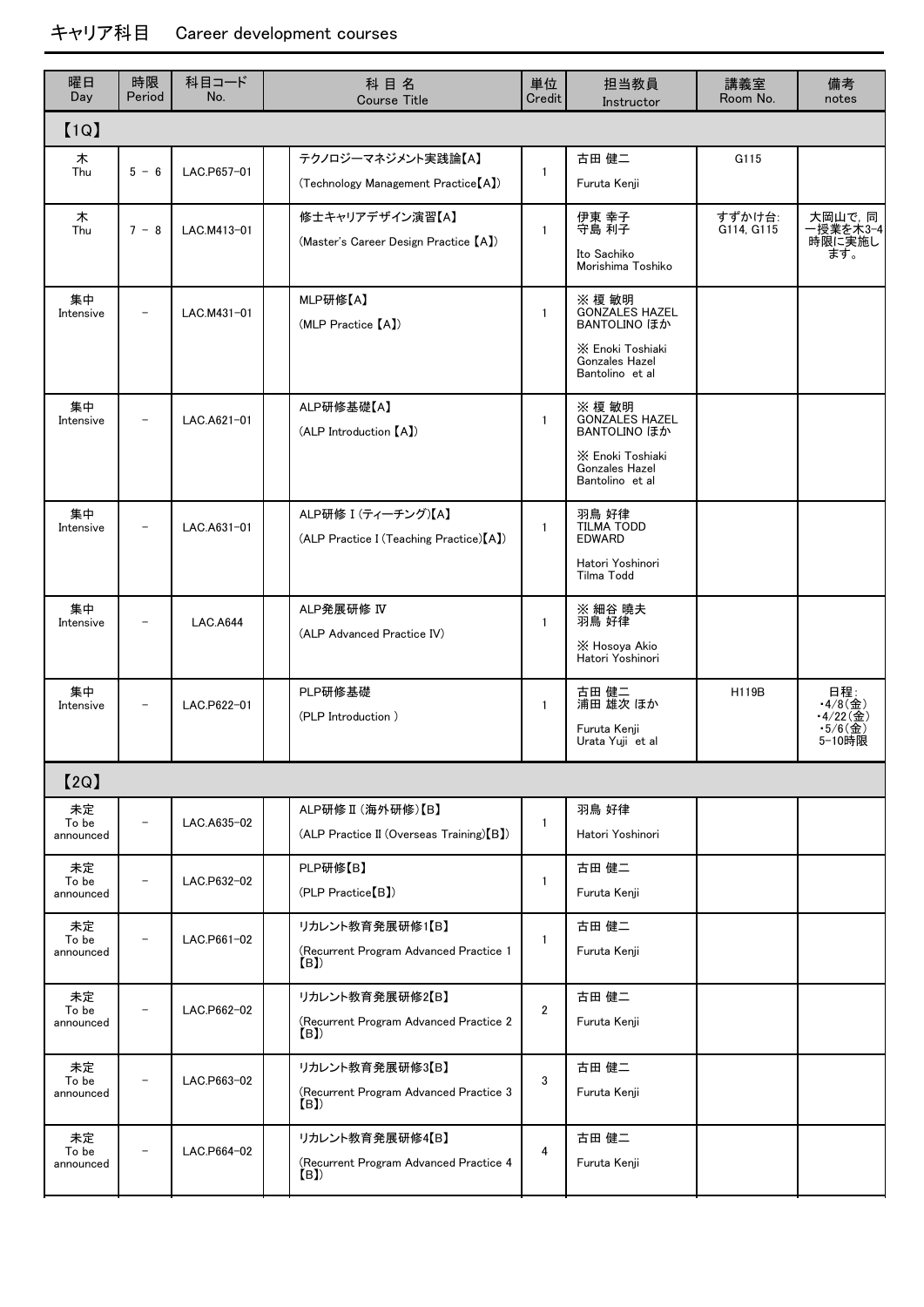| 曜日<br>Day | 時限<br>Period | 科目コード<br>No.    |         | 科目名<br><b>Course Title</b>                                       | 単位<br>Credit | 担当教員<br>Instructor                                                                                                | 講義室<br>Room No.                                              | 備考<br>notes                               |
|-----------|--------------|-----------------|---------|------------------------------------------------------------------|--------------|-------------------------------------------------------------------------------------------------------------------|--------------------------------------------------------------|-------------------------------------------|
| [2Q]      |              |                 |         |                                                                  |              |                                                                                                                   |                                                              |                                           |
| 火<br>Tue  | $5 - 6$      | LAC.M401-02     |         | 修士キャリアデザイン I 【B】<br>(Master's Career Design I(B)                 | $\mathbf{1}$ | 古田 健二<br>※ 中島 丈雄<br>Furuta Kenji<br>X Nakajima Takeo                                                              | $-1234-$<br><b>B223</b><br><b>J221</b>                       |                                           |
| 火<br>Tue  | $5 - 6$      | <b>LAC.M562</b> | $\star$ | Master's Scientific Communication<br>(修士サイエンティフィックコミュニケーショ<br>ン) | $\mathbf{1}$ | <b>GONZALES HAZEL</b><br><b>BANTOLINO</b><br>RICINSCHI DAN<br>Gonzales Hazel<br>Bantolino<br>Ricinschi Dan        | $-4233-$<br>G323, G324                                       |                                           |
| 火<br>Tue  | $5 - 6$      | LAC.C602-02     |         | 博士キャリアデザインⅡ【B】<br>(Doctoral Career Design II[B])                 | $\mathbf{1}$ | 羽鳥 好律<br>古田 健二<br>Hatori Yoshinori<br>Furuta Kenji                                                                | G113                                                         |                                           |
| 火<br>Tue  | $5 - 6$      | LAC.C662        | $\star$ | Scientific Communication<br>(サイエンティフィックコミュニケーション)                | $\mathbf{1}$ | <b>GONZALES HAZEL</b><br><b>BANTOLINO</b><br>RICINSCHI DAN<br><b>Gonzales Hazel</b><br>Bantolino<br>Ricinschi Dan | $-0233-$<br>G323, G324                                       |                                           |
| 水<br>Wed  | $3 - 4$      | LAC.C601-02     |         | 博士キャリアデザイン I 【B】<br>(Doctoral Career Design I(B)                 | $\mathbf{1}$ | 古田 健二<br>羽鳥 好律<br>Furuta Kenji<br>Hatori Yoshinori                                                                | $-6515-$<br>S621                                             |                                           |
| 水<br>Wed  | $5 - 6$      | LAC.M402-02     |         | 修士キャリアデザインⅡ【B】<br>(Master's Career Design II[B])                 | $\mathbf{1}$ | 羽鳥 好律<br>Hatori Yoshinori                                                                                         | <del>- 6223 -</del><br>W <sub>241</sub>                      |                                           |
| 水<br>Wed  | $5 - 6$      | <b>LAC.P652</b> |         | グローバル企業の研究開発実践論 I<br>(R&D Activities of Global companies I)      | $\mathbf{1}$ | 古田 健二<br>Furuta Kenji                                                                                             | H112                                                         |                                           |
| 水<br>Wed  | $7 - 8$      | LAC.C653        | $\star$ | R&D Activities of Global companies III<br>(グローバル企業の研究開発実践論 III)  | $\mathbf{1}$ | 古田 健二<br>Furuta Kenji                                                                                             | H112                                                         |                                           |
| 木<br>Thu  | $3 - 4$      | LAC.M413-02     |         | 修士キャリアデザイン演習【B】<br>(Master's Career Design Practice [B])         | $\mathbf{1}$ | 伊東 幸子<br>守島 利子<br>Ito Sachiko<br>Morishima Toshiko                                                                | 大岡山:<br>$-3511,5512-$<br>H <sub>102</sub> , H <sub>103</sub> | すずかけ台<br>で, 同一授業を<br>- ネワー8時限に<br>実施します。  |
| 木<br>Thu  | $5 - 6$      | LAC.M451-02     | $\star$ | Master's Technical Discussion [B]<br>(修士テクニカルディスカッション【B】)        | $\mathbf{1}$ | <b>GONZALES HAZEL</b><br><b>BANTOLINO</b><br>RICINSCHI DAN<br>Gonzales Hazel<br>Bantolino<br>Ricinschi Dan        | J232, J233, J234<br>B222, B223                               |                                           |
| 木<br>Thu  | $5 - 6$      | LAC.C651-02     | $\star$ | Technical Discussion [B]<br>(テクニカルディスカッション【B】)                   | $\mathbf{1}$ | RICINSCHI DAN<br><b>GONZALES HAZEL</b><br><b>BANTOLINO</b><br>Ricinschi Dan<br><b>Gonzales Hazel</b><br>Bantolino | J232, J233, J234<br>B222, B223                               |                                           |
| 木<br>Thu  | $7 - 8$      | LAC.M413-02     |         | 修士キャリアデザイン演習【B】<br>(Master's Career Design Practice [B])         | $\mathbf{1}$ | 伊東 幸子<br>守島 利子<br>Ito Sachiko<br>Morishima Toshiko                                                                | すずかけ台:<br>G114, G115                                         | 大岡山で, 同<br>一授業を木3-4<br>…<br>時限に実施し<br>ます。 |
| 水<br>Wed  | $7 - 8$      | LAC. M402-04    |         | 修士キャリアデザインII【D】<br>(Master's Career Design II【D】)                | 1            | 羽鳥 好律<br>Hatori Yoshinori                                                                                         | W241                                                         |                                           |